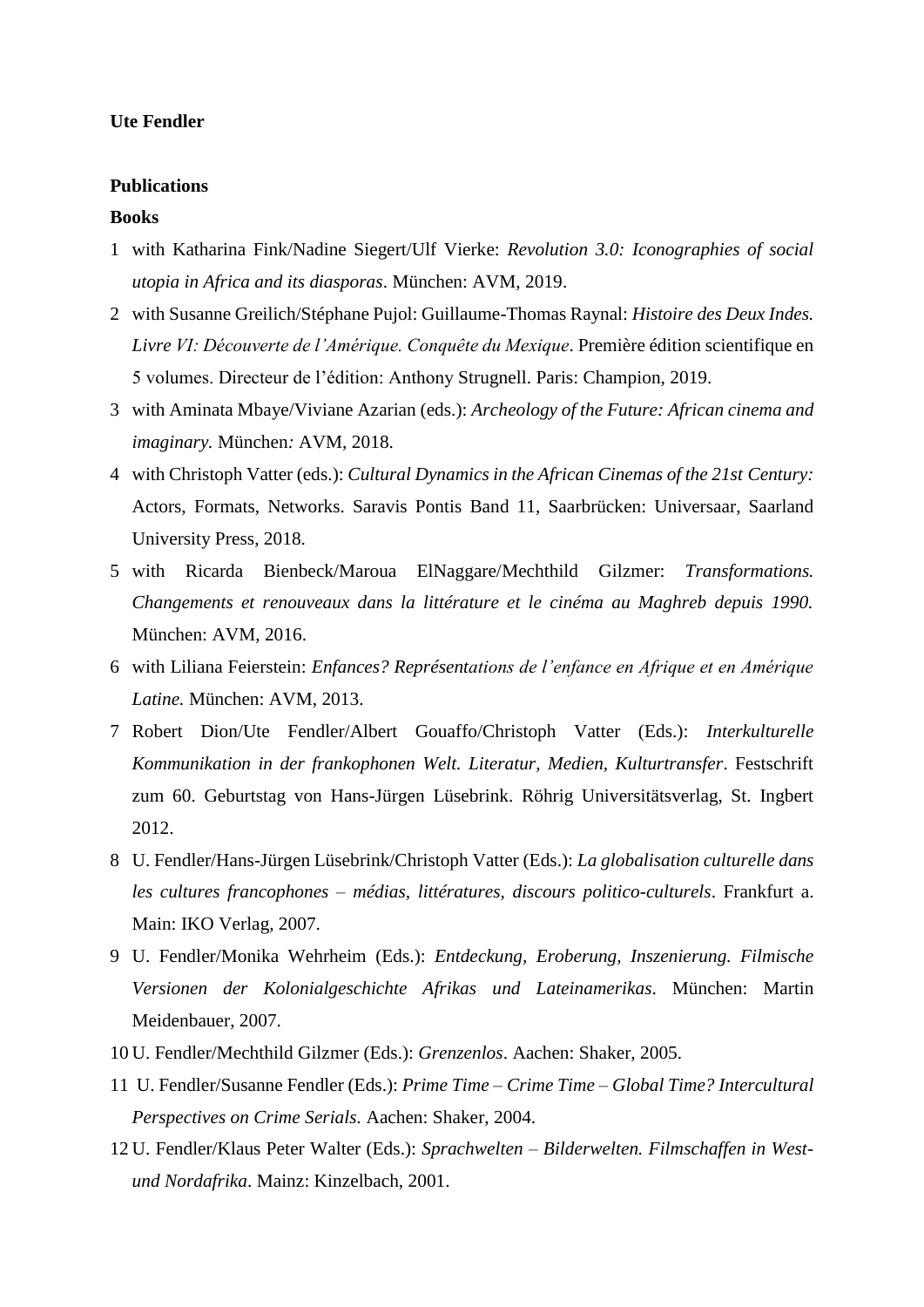13 *Interkulturalität in der frankophonen Literatur der Karibik. Der europäisch-afrikanischamerikanische Intertext im Romanwerk von Maryse Condé*. Frankfurt/Main: Verlag für Interkulturelle Kommunikation, 1994.

# **DVD**

With INAC (Instituto Nacional de Audiovisual e Cinema) and ICMA (Instituto Cultural Moçambicano-Aleãao) : Bilderwelten. DVD-Edition 2012. Material of the Archive of the INAC. Digitalized and subtitled : German, English) with booklet.

# 2 DVDs. 2013.

Film Classics: *Mueda, Memoria e Massacre. / Tempo dos Leopardos /Canta, meu irmão*.

# **Articles**

- 1 "Miroirs Brisés et Échos polyrythmiques dans les relations Sud-Sud ou une tiers-esthétique." In: Ineke Phaf-Rheinberger/Daiana Nascimentos dos Santos/Koichi Hagimoto (eds.): *Más allá de la Línea – Convergencias, enfrentamientos y cruces en las culturas ibéricas*. (forthocming 2021)
- 2 with Elena Brugioni: "Islands, Theory and Postcoloniality. Reading the work of Khal Torabully." In *Portuguese Studies* (forthcoming 2021)
- *3* « En compagnie des hommes *de Véronique Tadjo. Un conte philosophique et écocritique sur l'épidémie Ebola*. » In Yacouba Banhoro et al. (eds): *Littérature et maladie*, Ouagadougou. (forthcoming 2021)
- 4 "A la recherche des descendants perdus: Rencontres manquées et morts violentes dans *Pelourinho* et *Little Senegal*." In Lebdai/Delfort : Actes du colloque « Mémoires de l'esclavage, Ouidah, Benin, Janvier 2020. (forthcoming 2021)
- 5 "'Quaseilhas'" ("almost Islands") a performative and transmedial memory." In Ute Fendler/Anne-Marie Kohl/Christopher Odhiambo/Gilbert Ndi Shang (eds.): *On Worlds and Artworks*. Moi University (Kenya): LIFT. (forthcoming 2021)
- 6 "The Transmedial Aesthetics of K-pop Music Videos: Hints to Western Film Culture Introduction and background." In Andrew Jackson (ed.): *Internationalising Korea: Essays on Korean Language, Culture and Diasporas in an Age of Globalization.* Palgrave Macmillan. (forthcoming 2021)
- 7 "Animating the Future: Storytelling and Super Heroes in Africa." In: Bollig, Michael/Clemens Greiner/Stephan Van Wolputte (eds.): *African Futures*. (forthcoming 2021)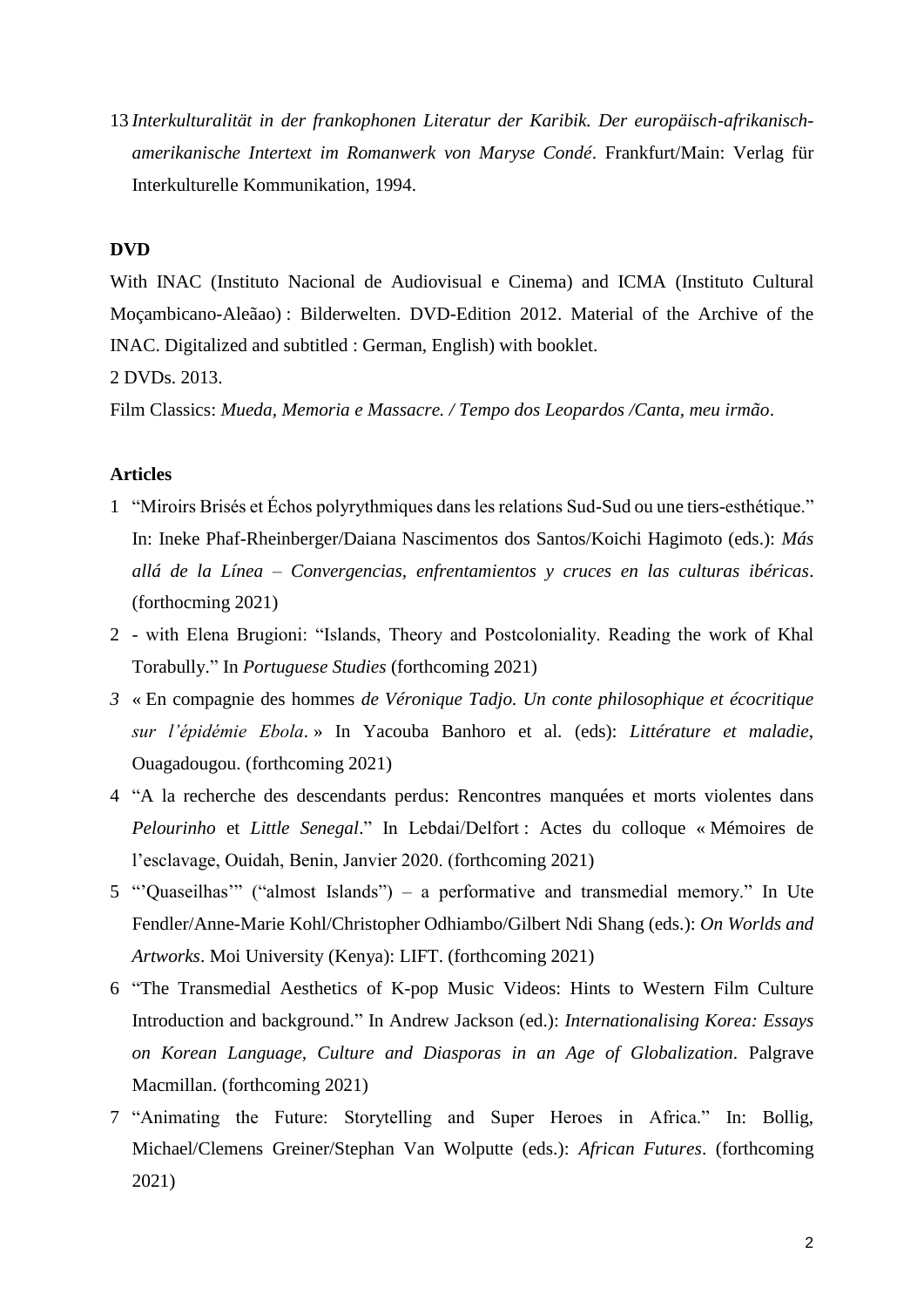- 8 "Métamorphoses: les spectres des frontières". In : Margot Brink : *Les frontières d'Europe dans l'océan Indien : Interventions littéraires, artistiques et scientifiques dans le conflit autour de Mayotte."* (forthcoming 2021)
- 9 "Re\_\_voir les drames « ruraux » : Yaaba et Tilaï d'Idrissa Ouédraogo." Ouoro, Justin (éd.): *Actes du colloque Idrissa OUEDRAOGO. L'homme et ses œuvres*, 2020, 339-354.
- 10 "Lusophone Filmmaking in the realm of transnational African cinemas: from 'global ethnic' to 'global aesthetics'." In: Livia Apa/ Paulo de Sousa Aguiar de Medeiros: *New Essays on Contemporary Lusophone African Film: Transnational Communities/ Alternative Modernities*. Routledge, 2020, 33-51.
- 11 "L'interface d'humour: comédies et rencontres interculturelles dans le cinéma français". In: Susanne Greilich/Dagmar Schmelzer (Hg.): *Clash culturel et communauté du rire: l'humour interculturel dans les sociétés francophones contemporaines*. Tübingen: Stauffenburg Verlag, 2020, 31-47.
- 12 "Ghosts as Mediators: Memory, Healing, Knowing and the Negation of Time." In: Katharina Fink/Marie-Anne Kohl/Nadine Siegert (eds.): *Ghosts, spectres, revenants*. Bayreuth: Iwalewa Books, 2020, 67-18.
- 13 "SM Entertainment: From Stage to Neo Culture Technology (NCT)." In: *Culture and Empathy* 2(3) 2019, 206-219. DOI: 10.32860/26356619/2019/2.3.0005
- 14 "K-pop Fandom in Germany: a macro and a micro perspective". In: Howard, Keith/Otmazgin, Nissim/Park, Gil-Sung (eds.): *Transcultural Fandom and the Globalization of Hallyu*. Seoul: Korea University Press, 2019, 65-82.
- 15 "Afrikanisches Kino: (un)gebunden und kosmopolitisch oder die "relationalen" Filme von Abderrahmane Sissako." In: Matthias Christen/Kathrin Rothemund (eds.): *Cosmopolitan Cinema. Kunst und Politik in der Zweiten Moderne*. Marburg: Schüren, 2019, 155-172.
- 16 "Icons of Political Leaders from Sacral to Popular Images." In: Fendler/Fink/ Siegert/Vierke: *Revolution 3.0: Iconographies of social utopia in Africa and its diasporas*. München: AVM, 2019, 34-51.
- 17 "Responding to Onejoon Che. The monument "Renaissance d'Afrique"." In: Fendler/Fink/ Siegert/Vierke: *Revolution 3.0: Iconographies of social utopia in Africa and its diasporas*. München: AVM, 2019, 192-199.
- 18 "Französischsprachige Literaturen: Littérature-Monde oder Weltliteraturen?" In: Giulia Radaelli, David Segura, Nike Thurn (Hg.): *Gegenwartsliteratur – Weltliteratur*. Bielefeld: Transcript, 2019, 45-69.
- 19 "O Cinema Moçambicano um cinema fantástico?" In: Secco, Carmen Lucia Tindó/Leite,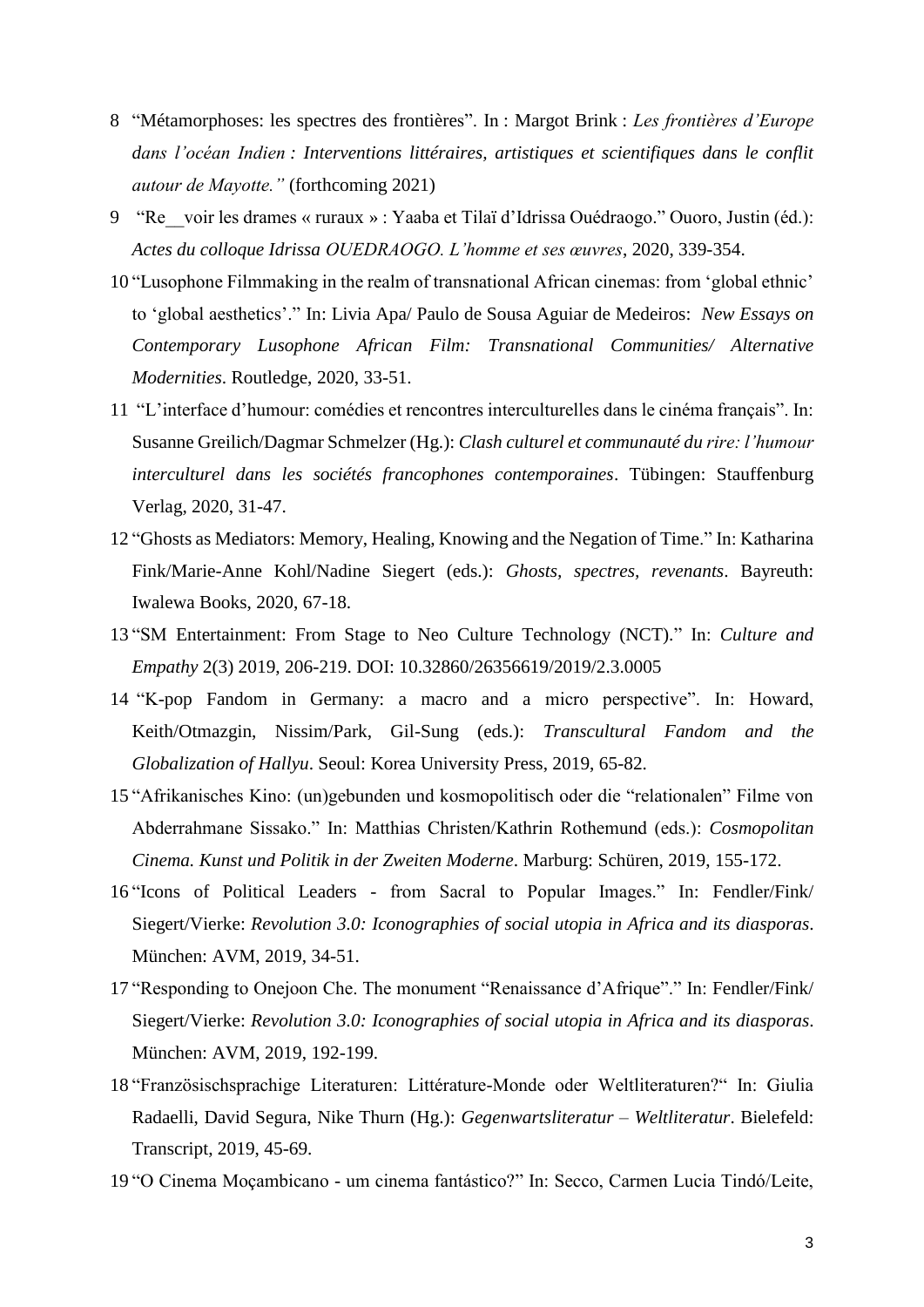Ana Mafalda/Patraquim, Luis Carlos (eds.): *CineGrafias Moçambicanas: Memórias e Crônicas & Ensaios*. São Paulo: Editora Kapulana, 2019, 215-224.

- 20 "Cinema Africano, um Cinema Transnacional? O cinema decolonial de Flora Gomes." In: Ana Mafalda Leite/Hilary Owen/Ellen W. Sapega/Sarmen Lúcia Tindó Secco (eds.): *Nação e narrativa pós-colonial - III. Literature & Cinema*. Lisboa: Edições Colibri, 2019, 35-48.
- 21 "African Cinema: A Transnational Cinema? The Decolonial Cinema of Flora Gomes". In: Ana Mafalda Leite/Hilary Owen/Ellen W. Sapega/Sarmen Lúcia Tindó Secco (eds.): *Nação e narrativa pós-colonial - III. Literature & Cinema*. *Cape Verde, Guinea-Bissau and São Tomé e Príncipe. Essays*. Frankfurt: Peter Lang, 2019, 35-50.
- 22 "Le cinéma est un pays ..." ('Cinema is a country') or the transgressive power of images in *The sea is behind* by Hicham Lasri." In: *Journal of African Cinemas*. 2019, 25-36.
- 23 "Superheroes for Africa?" In: *Africa Today*, Vol. 65, Fall 2018, Indiana UP Bloomington, 86-105.
- 24 "Imaginaires des Îles. Imaginaires Cosmopolites." In Buata Malela/"Andrzej Rabsztyn (eds.): *Les représentations sociales des îles dans les discours littéraires francophones*. Paris: Cerf, 2018, 49-64.
- 25 "O 'Black Ocean' Azul." In *Remate de Males*, Campinas-SP, v.38, n. 1, jan./jun. 2018, 42- 53.
- 26 "Narrating Mozambique. Recent feature films." In *Third Text* Vol. 5, 2018, 72-85 http://asai.co.za/wp-content/uploads/2018/06/TTA\_MOZ\_VOL-5-2018\_Narrating-Mozambique.pdf
- 27 "Train to Busan: Das Zombie-Genre als filmisches Dispositiv zwischen Ost und West." In: Ivo Ritzer/Peter W. Schulze (Hg.): *Mediendispositive und Genrekonfigurationen.* 2018, 265- 277.
- 28 "Cinéma populaire, Cinéma de genre, Cinéma de masse ?" In: Fendler/Mbaye: *Archeology of the Future*. München: AVM, 2018, 25-36.
- 29 "O Cinema da Guiné-Bissau." In: *Mulemba.* Rio de Janeiro: UFRJ, v.9, n.17. 147-159, jul/dez 2017. ISSN: 2176-381X.
- 30 "The Ecos of Icons." In: Katharina Fink/Susanne Gehrhard/Nadine Siegert: *FAVT – Future Africa Visions in Time*. Nairobi: Contact Zones NRB, 2017.
- 31 "Roots and Routes. Hip Hop from South Korea." In: *Kritika Kultura 29* (2017): –026 (<http://journals.ateneo.edu/ojs/kk/>)
- 32 "*Tey* (Aujourd'hui): l'irruption du temps dans l'espace filmique schizophrène." In: *Présence Francophone* n°88 (automne 2017), sous la direction de Mbaye Diouf (Université McGill).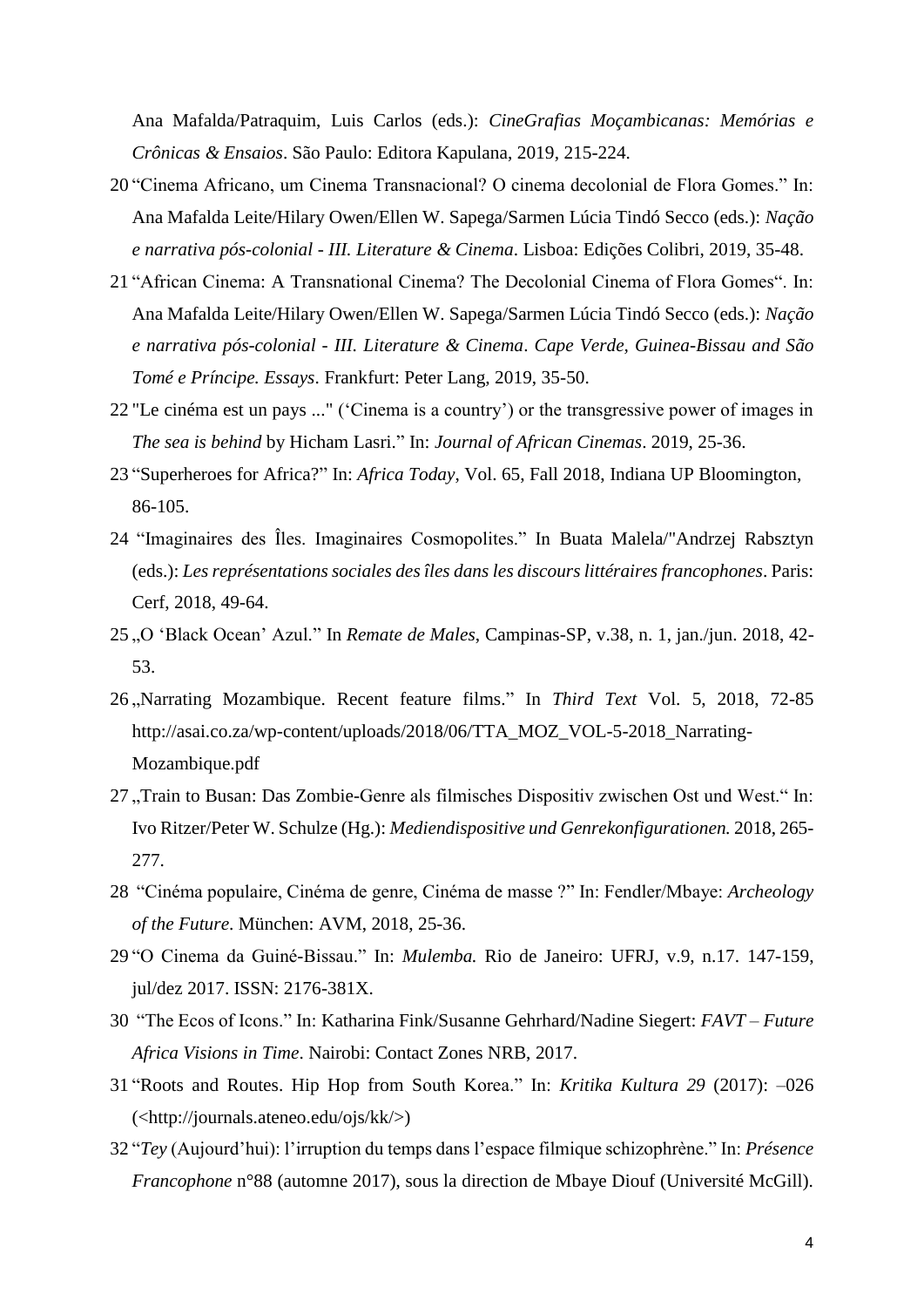Intitulé « Les figurations spatiales francophones: essais géocritiques », 109-121.

- 33 "QUANDO OS FILMES CONVIDAM A VIAJAR... CINEMA E/É VIAGEM." In: Revista Cerrados, v. 25, n°41 (2016), Africas em movimento: literaturas, culturas, histórias, sociedades, (http://periodicos.unb.br/index.php/cerrados/article/view/19792), 304-3012.
- 34 "Fabulations ou imaginaires vacillants: L'écriture de Rakotoson et Raharimanana entre histoire, mémoire et urgence du social." In: *Présence Francophone* N°87 : *Le social et ses discours dans le roman francophone d'Afrique et des Antilles*, 2016, 164-176.
- 35 "CréACTulation création, actualité, fabulation." In: Ijou Cheikh Moussa/Maroua ElNaggare/Aminata Mbaye/Youssef Wahboun (eds.): *Création et actualité en Afrique, publications du laboratoire Littérature, Art et Société.* Rabat: Université Mohammed V, 2017, 21-35.
- 36 "Cinema africano um cinema trans-nacional? O cinema decolonial de Flores Gomes." In: *Literatura & Cinema – Cabo Verde, Guiné-Bissau e São Tomé e Príncipe. Nação e Narrativa Pós-colonial V – Ensaios.* Lisboa: Colibri, 2016, org. por Ana Mafalda Leite, Ellen Sapega, Hilary Owen e Carmen Tindó Secco.
- 37 « [From Bebop to K-Pop: South Korean Neo-R&B Artist Minje.](https://norient.com/stories/from-bebop-to-k-pop-south-korean-artist-minje/)" 10 February 2017 https://norient.com/stories/from-bebop-to-k-pop-south-korean-artist-minje/
- 38 "Violence et histoire coloniale dans l'œuvre de Raharimanana" In : Jean Godefroy Bidima/Victorien Lavou Zoungbo (éd.) : *Réalités et représentations de la violence en postcolonies*. Presses Universitaires de Perpignan, Perpignan and New Orleans 2016, pp. 53- 69.
- 39 "Le plaisir des belles paroles : humour et débat de société" dans *Le fauteuil* de Missa Hébié et *Une femme pas comme les autres* d'Abdoulaye Dao." In: Alain Boillat/Vincent Bouchard/Germain Lacasse/Gwenn Scheppler (eds.) : *Dialogues avec le cinéma. Approches interdisciplinaires de l'oralité cinématographique*. Montreal: Editions nota bene, 2016, pp. 245-260.
- 40 "Block B eine Boygroup mit vielen Facetten." In: Kultur Korea Magazin, 2015. (and webseite:http://www.kulturkorea.org/de/magazin-kultur-korea/aktuelle-beitraege/blockb.html)
- 41 "The Korean Reggae Missionary" (http://norient.com/blog/m-tyson/ ) 2015.
- 42 "The missing people" the return of the "people"? Fictocritical positions in the art scene in Maputo". In: Centro de Estudos Africanos: *OS INTELECTUAIS AFRICANOS FACE AOS DESAFIOS DO SEC. XXI,* 2014, 317-330.
- *43* "Homeland retours douloureux." In: Marco Bosshard/Andreas Gelz (eds.): *Return*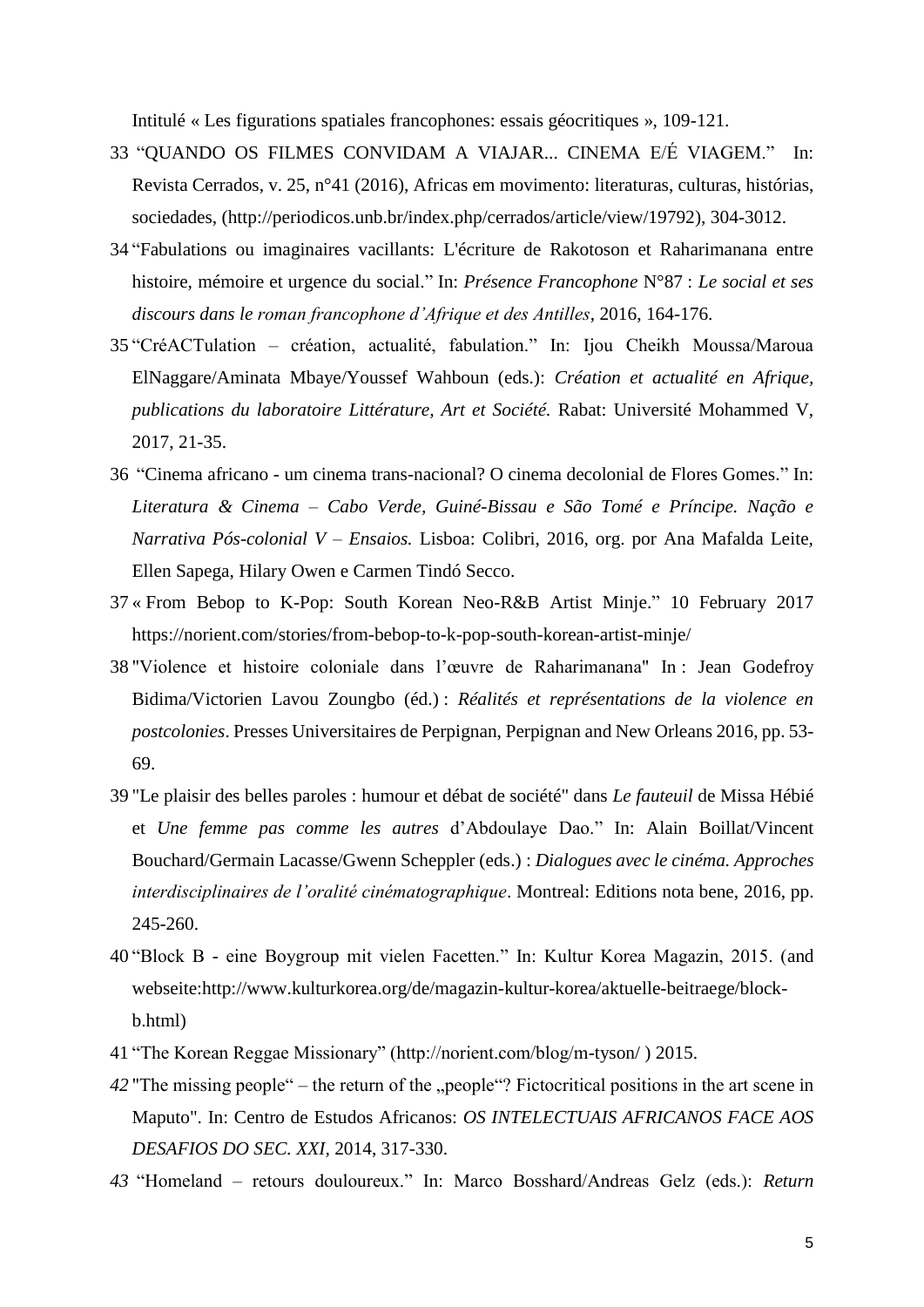*Migration in Romance Cultures*. Freiburg: Rombach, 2014, 337-350.

- *44* "Cinema in Mozambique: New tendencies in a complex mediascape" In: *Critical Interventions,* 2014, 18pp. (online)
- 45 "Fabulating the Indian Ocean An Emerging Network of Imaginaries. " In: Michael Mann/Ineke Phaf-Rheinberger (eds): *Beyond the Line. Cultural Narrations of the Southern oceans*. Berlin: Neofelis, 2014, 179-198.
- 46 "Narrating the Indian Ocean: challenging the circuits of migrating notions." In: *Diacrítica. Dossier Narrando o Índico. 27/3*. *Revista do Centro de Estudos Humanísticos*, 2013, 17-28.
- 47 "La diversité culturelle dans *Congorama* ou «on n'échappe pas à ses origines »" In: Hans-Jürgen Lüsebrink, Christoph Vatter (eds) : *Multiculturalisme et diversité culturelle dans les médias au Canada et au Québec*, Königshausen & Neumann, Würzburg 2013, 89-98.
- 48 "Nouvelles icônes: enfants-soldats et jeunes guerriers." In: Fendler/Feierstein (Ed.): *Enfances? Représentations de l'enfance en Afrique et en Amérique Latine*. AVM, 2013, 275- 287.
- 49 "African Francophone cineastes going "genres": two examples for (e)merging genres". In: Ritzer, Ivo & Schulze, Peter W.: *Genre-Hybridisation. Global Cinematic Flows*. Schüren Verlag, Marburg 2013, 239-249.
- 50 "Guelwaar Leerstellen der menschlichen Würde." In: Johannes Rosenstein (Ed.): *Ousmane Sembène. Film-Konzepte 32*, München: Richard Boorberg Verlag, 2013, 28-41.
- 51 Casablanca : Médiation d'un espace transculturel. » In: Alfonso de Toro (Ed.): *Translatio. Transmédialité et transculturalité en littérature, peinture, photographie et au cinéma. Amériques, Europe, Maghreb*. Paris : L'Harmattan, 2013, 325-332.
- 52 "Une écriture relationnelle: violence et histoire coloniale dans l'oeuvre de Raharimanana." In: Jean-Christophe Delmeule: *Raharimanana: la poétique du vertige. Alliance Française, Lecce, Francophonies 23*, juin-juillet 2013, 79-96.
- 53 "La question de l'universel ou Traveling Tales. L'exemple de Maryse Condé. " In: Mourad Ali-Khodja/Jean-Francois Thibault : *Des apories de l'universalisme aux promesses de l'universel : chantiers pour une réflexion*. Québec: Presses Universitaires, "Mercure du Nord", 2013, 73-85.
- 54 "L'île-archipel, le Madagascar polyphonique de Raharimanana : nœud de communication et récepteur mondial. " In : Ottmar Ette/Gesine Müller (Ed.) : *Worldwide. Archipels de la mondialisation*. Frankfurt a.M : Vervuert, 2012, 93-112.
- 55 "Risk as a thrilling Experience: Perception of Natural Disasters in Africa between Hollywood and Documentary". In: Lena Bloemertz/Martin Doevenspeck/Elísío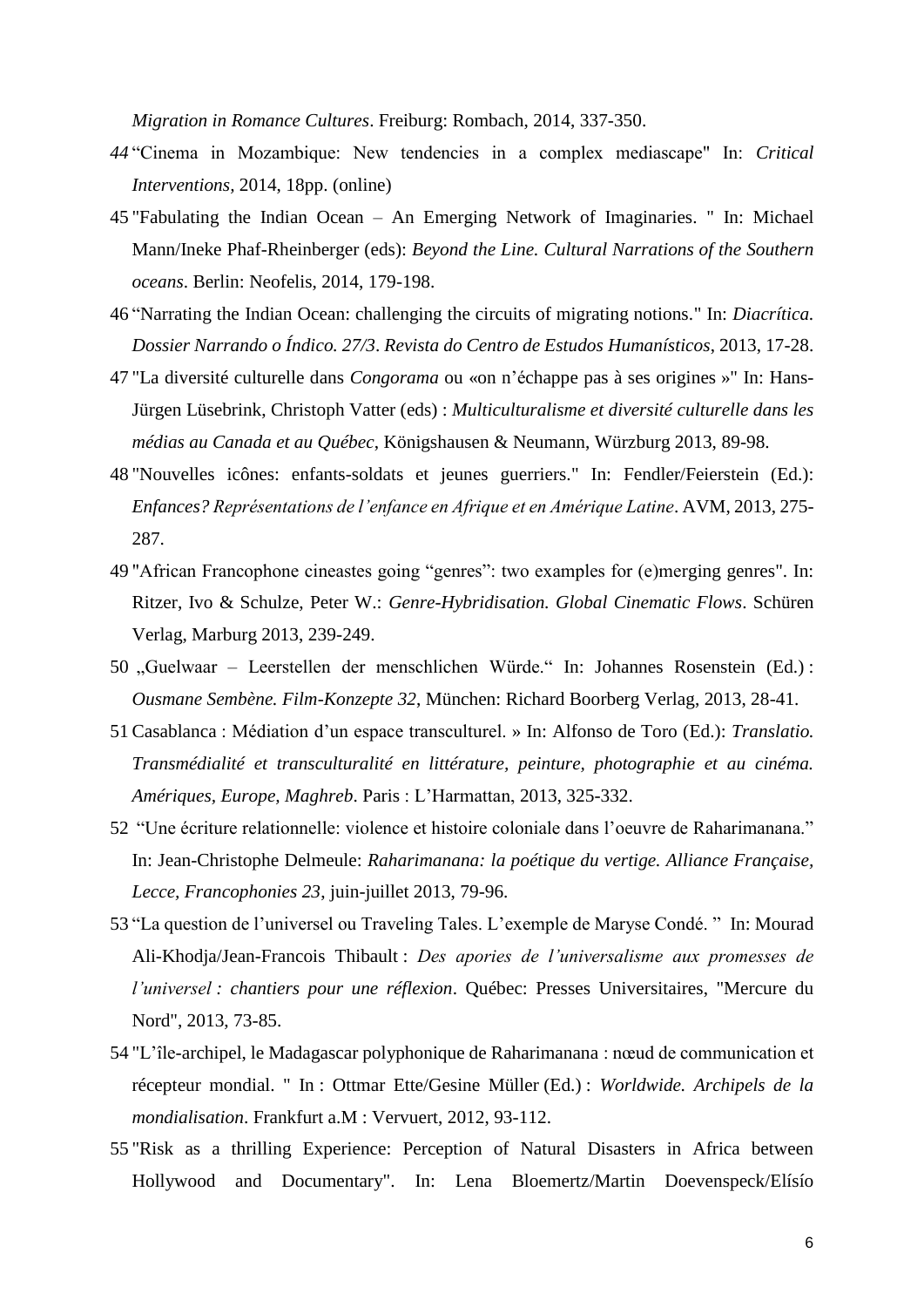Macamo/Detlef Müller-Mahn (Ed.) : *Risk and Africa. Multi-Disciplinary Empirical Approaches*. Berlin: LIT 2012, 35-45.

- 56 "Jean-Luc Raharimanana". In: *Passages et ancrages en France. Dictionnaire des écrivains migrants de langue française (1981-2011).* Sous la direction d'Ursula Mathis-Moser et Birgit Mertz-Baumgartner Paris : Honoré Champion, coll. "Dictionnaires et Références 23", 2012, 721-723.
- 57 "'Cinémas Mineurs' et esthétique de la lenteur : les films d'Abderrahmane Sissako. " In: Jean Ouédraogo (éd.) : *Figuration et mémoire dans les cinémas africains*. Paris : L'Harmattan (Coll. Images Plurielles), 2011, 73-88.
- 58 "Umbrüche und Aufbrüche in Literatur und Film des Maghreb." In: Martin Hofbauer & Thorsten Loch (Ed.) : *Wegweiser zur Geschichte Nordafrikas*. Paderborn: Ferdinand Schöningh 2011, 219-228.
- 59 "La "grammaire" de la violence: les films de Raoul Peck". In: Isaac Bazié/Hans-Jürgen Lüsebrink (eds): *Violences Postcoloniales. Représentations littéraires et perceptions médiatiques*. Berlin: Lit (Frankophone Literaturen and Kulturen außerhalb Europas/Littératures et cultures francophones hors d'Europe Bd. 4), 2011, 227-240.
- 60 "L'imaginaire télécommandé. La construction identitaire dans les films ouest-africains face à la globalisation médiatique". In: Michèle Garneau/Hans-Jürgen Lüsebrink/Walter Moser (Ed.): *Enjeux interculturels des médias. Altérités, transferts et violences*. Ottawa :Les Presses de L'Université d'Ottawa, 2011, 271-288.
- 61 "La série télévisuelle entre appropriation, remédiation et création: *Kadie Jolie, Vis-à-Vis* et *Commissariat de Tampy* (Burkina Faso)". In: *Lendemains*. 35. Jahrgang, Nr. 138/139 : Transferts médiatiques entre l'Europe et l'Afrique francophone. Hg. von Alain Pangop. Tübingen: Narr 2010, 69-77.
- 62 "Remédiations, oralités et le format numérique. L'exemple du Burkina Faso." In: Germain Lacasse (dir.) : *Re-dire*. Intermédialités N° 4, 2009 (online publication).
- 63 "Mediatisiertes Schreiben als (Alp)Traumfabrik: Kossi Efoui's *Fabrique de cérémonies*." In: *Stichproben*. *Wiener Zeitschrift für Afrikastudien*. Nr. 17, Sonderheft. Hg. von Susanne Gehrmann and Viola Prüschenk, 2009, 35-55.
- 64 "Migrants in Canada between Americanism and "Américanité"" in: Michael Steppat (ed.): Americanisms: Discourses of Exception, Exclusion, Exchange. Winter, 2009.
- 65 "Le *Road Movie* dans le contexte interculturel africain. " In: Walter Moser (Eds.): Le roadmovie interculturel. Numéro spécial de CinéMas. Vol. 18, nos 2-3 (2008), 68-88.
- 66 "*Rêves sous le linceul*. L'oscillation des médias entre distanciation et simultanéité". Actes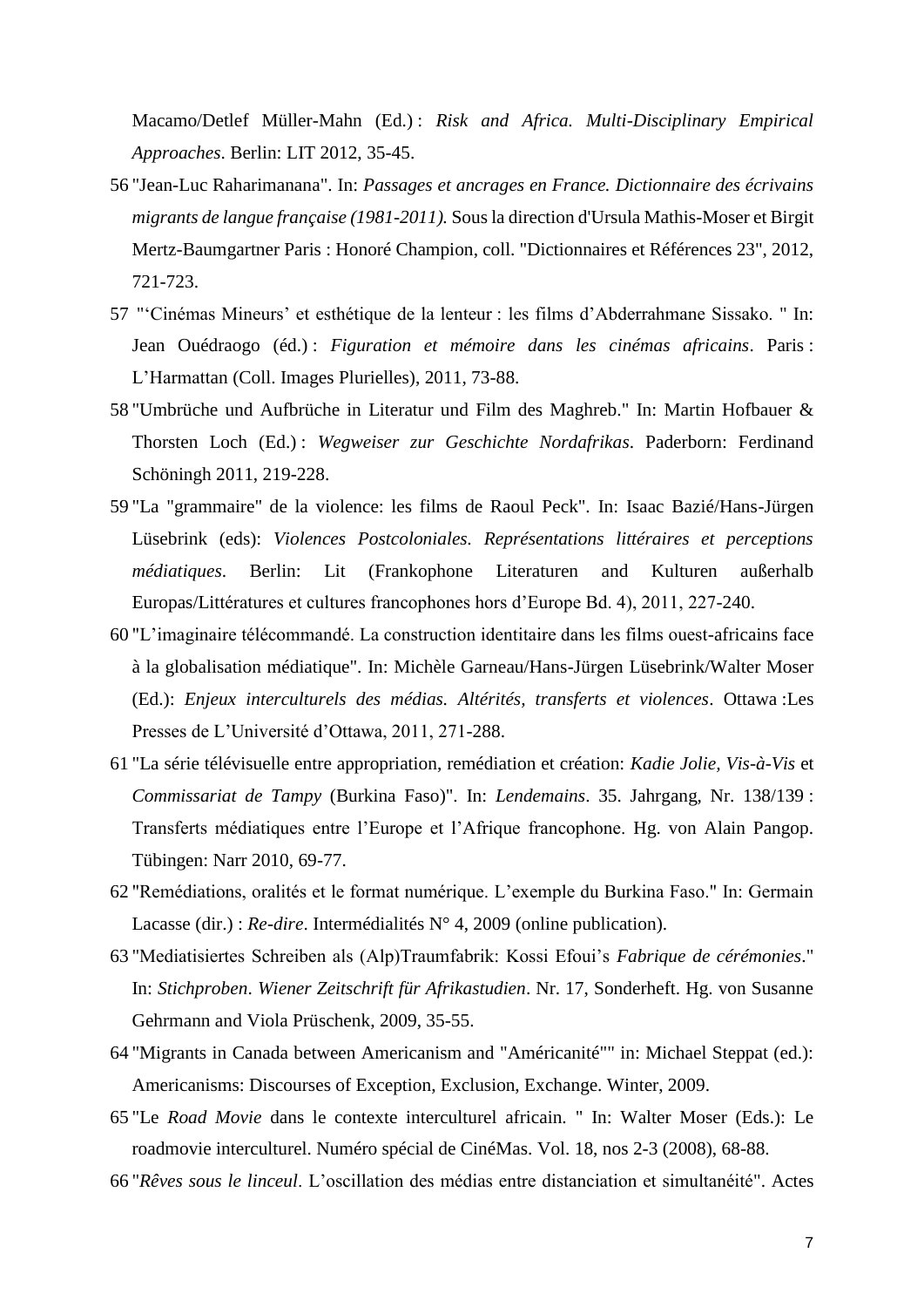du Colloque "Rwanda et les médias". ed. von Pierre Halen. Université Paul Verlaine Metz, 2007, 373-384.

- 67 "'Filming back' l'histoire coloniale vue par des cinéastes africains. L'exemple de Sembène Ousmane et de Med Hondo". In: *Questions de Communication*. 2007.
- 68 "Polars antillais et africains: des enquêtes policières sous le signe de l'humour et de la critique sociale". In: *L'humour et le rire dans les littératures francophones des Amériques. (Revue Itinéraires et Contacts de Cultures).* Sous la direction de Józef Kwaterko. Paris: L'Harmattan, 2006, 61-78.
- 69 "'Leerstelle Lager': Zur Darstellung der Konzentrationslager im französischen Film. " In: Silke Segler-Messner/Monika Neuhofer/Peter Kuon (Ed.): *Vom Zeugnis zur Fiktion. Repräsentation von Lagerwirklichkeit and Shoah in der französischen Literatur nach 1945*. Frankfurt a.M.: Lang, 2006, 297-306. (with Christoph Vatter)
- 70 "*Sida dans la cité* TV-Formate in der Wissensvermittlung über Aids in Burkina Faso und Côte d'Ivoire" In: Martina Drescher/Sabine Kläger (Ed.): *Kommunikation über HIV/Aids. Interdisziplinäre Beiträge zur Prävention im subsaharischen Afrika*. Beiträge zur Afrika-Forschung 27. Münster: LIT, 2006, 185-200.
- 71 "Le *Road Movie* québécois: transfert de genre concurrentiel et construction d'identité". In: Jean Morency/Jeanette den Toonder/Jaap Lintvelt (Ed.): *Romans de la route et voyages identitaires.* Québec: Nota bene, 2006, 35-53.
- 72 "Afrika in deutschen and französischen Enzyklopädien des 18. Jahrhunderts." In: Hans-Jürgen Lüsebrink (Ed.): *Das Europa der Aufklärung und die außereuropäische koloniale Welt*. Göttingen: Wallstein, 2006, 113-137. (with Susanne Greilich)
- 73 "*Otomo, der Stadtfeind* Chronik einer Duldung". In: *Mont Cameroun. Le Cameroun et l'Allemagne: Expériences coloniales et postcoloniales*, N°2, 2005, 109-121.
- 74 "Medienwissenschaft and interkulturelle Kommunikation im e-Learning. " In: *Modulang. E-Learning, Sprachen and Kultur. Abschlusstagung des Projekts Modulang – Entwicklung multimedialer Lehrmodule für Sprachausbildung and Interkulturelle Kommunikation*. Aachen: Shaker, 2005, 91- 105. (with Christoph Vatter)
- 75 "E-Learning in Fernstudium and Weiterbildung. " In: *Modulang. E-Learning, Sprachen and Kultur. Abschlusstagung des Projekts Modulang – Entwicklung multimedialer Lehrmodule für Sprachausbildung and Interkulturelle Kommunikation*. Aachen: Shaker, 2005, 133-148. (with A. Bütterich/H. Fau/M. Haberer/L. Perrin/C. Vatter)
- 76 "Evangéline: Américanisations et Médiatisations d'un mythe acadien". In: *Globe*. Revue International d'´Études québécoises. Vol. 7, 2004, N° 2, 59-79. (with C. Vatter).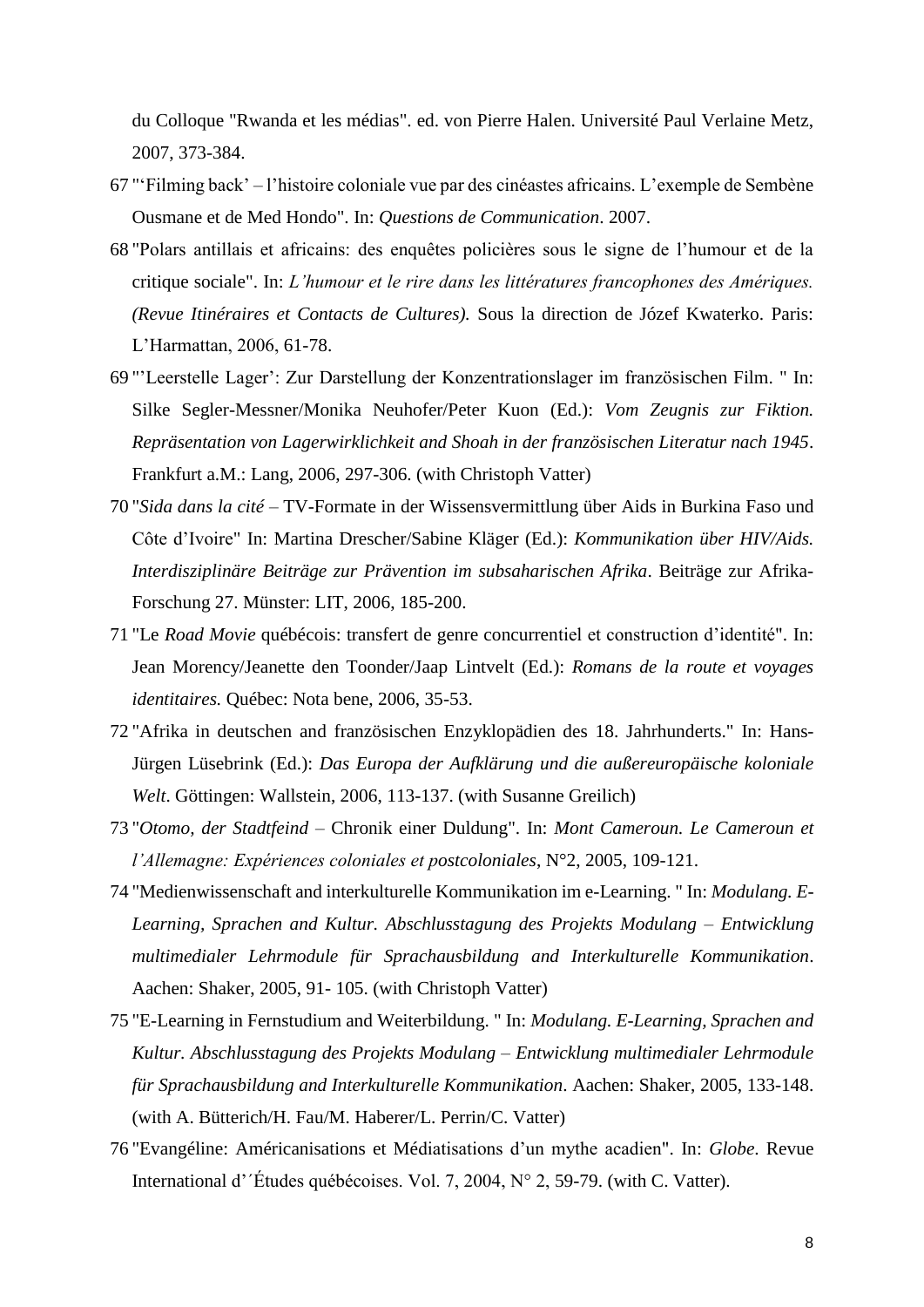- 77 "Un 'transfert concurrentiel' de genre cinématographique: le 'Road Movie' américain version québécoise". In: Jean Morency/Hélène Destrempes/Denise Merkle/Martin Pâquet (éd.): *Des cultures en contact. Visions de l'Amérique du Nord francophone.* Québec: Nota bene, 2005, 329-340.
- 78 "'Cinémas mineurs' and die Ästhetik der Langsamkeit: Abderrahmane Sissakos Filme. " In: U. Fendler/M. Gilzmer (Ed.): *Grenzenlos*. Aachen: Shaker, 2005, 167-179.
- 79 "When Derrick meets Maigret… Inspectors between Mediocrity and Ideal Crossing the French-German Border" " In: Fendler/Fendler: *Prime Time – Crime Time* – *Global Time?* Aachen: Shaker, 2004, 15-30.
- 80 "Afrika immer noch der dunkle Kontinent? Wege zu einer interkulturellen Afrika-Kompetenz. " In: *SIETAR Journal* N° 2, 2004, 6-10. (with Christoph Vatter)
- 81 "Herausforderungen und Perspektiven einer französischen Kultur- und Medienwissenschaft." In: Fendler/Lüsebrink/Stefani-Meyer/Vatter/Walter: *Einführung in die französische Kultur- and Medienwissenschaft*. (Introduction to French Cultural and Media Studies) Tübingen: Narr, 2004, 255-261. (with Christoph Vatter)
- 82 "Intermedialität." In: Fendler/Lüsebrink/Stefani-Meyer/Vatter/Walter: *Einführung in die französische Kultur- und Medienwissenschaft*. Tübingen: Narr, 2004, 213-232.
- 83 "Briser le silence sans mots. Le Sida dans les textes et les films francophones d'Afrique." In: *Les littératures africaines de langue française à l'époque de la postmodernité. Etat des lieux et perspectives de la recherche.* Hg. von Hans-Jürgen Lüsebrink/Katharina Staedtler. Oberhausen: Athena, 2004, 207-221.
- 84 "Cinéma africain et enseignement interculturel. " In: *Enseignement du cinéma et de l'audiovisuel: état des lieux et perspectives. Questions de Communication*. N°2, 2004, 215- 228. (with Christoph Vatter)
- 85 "Komik im afrikanischen Film Ist Interkulturelles Lachen möglich?" In: *Interkulturelle Medienanalyse. Methoden and Fallbeispiele aus den romanischen Kulturen des 19. und 20. Jahrhunderts.* Hg. v. Hans-Jürgen Lüsebrink/Klaus Peter Walter. St. Ingbert: Röhrig Universitätsverlag, 2003, 163-188. (with Jean-Claude Naba).
- 86 "Une esthétique de l'immigration. Regards et espaces dans *Vivre au paradis*. " In: *Questions de communication*: *Médias et regards d'immigrés*. Sous la direction de N. Burtin et Thiéblemont. N° 4, 2003, 141-151.
- 87 "Le pouvoir politique dans le roman burkinabè d'une représentation réaliste á une représentation mythique." In: Marie Ange Somdah (Ed.): *Ecritures du Burkina Faso.* Vol. 1, Paris: Harmattan, 2003, 41-63.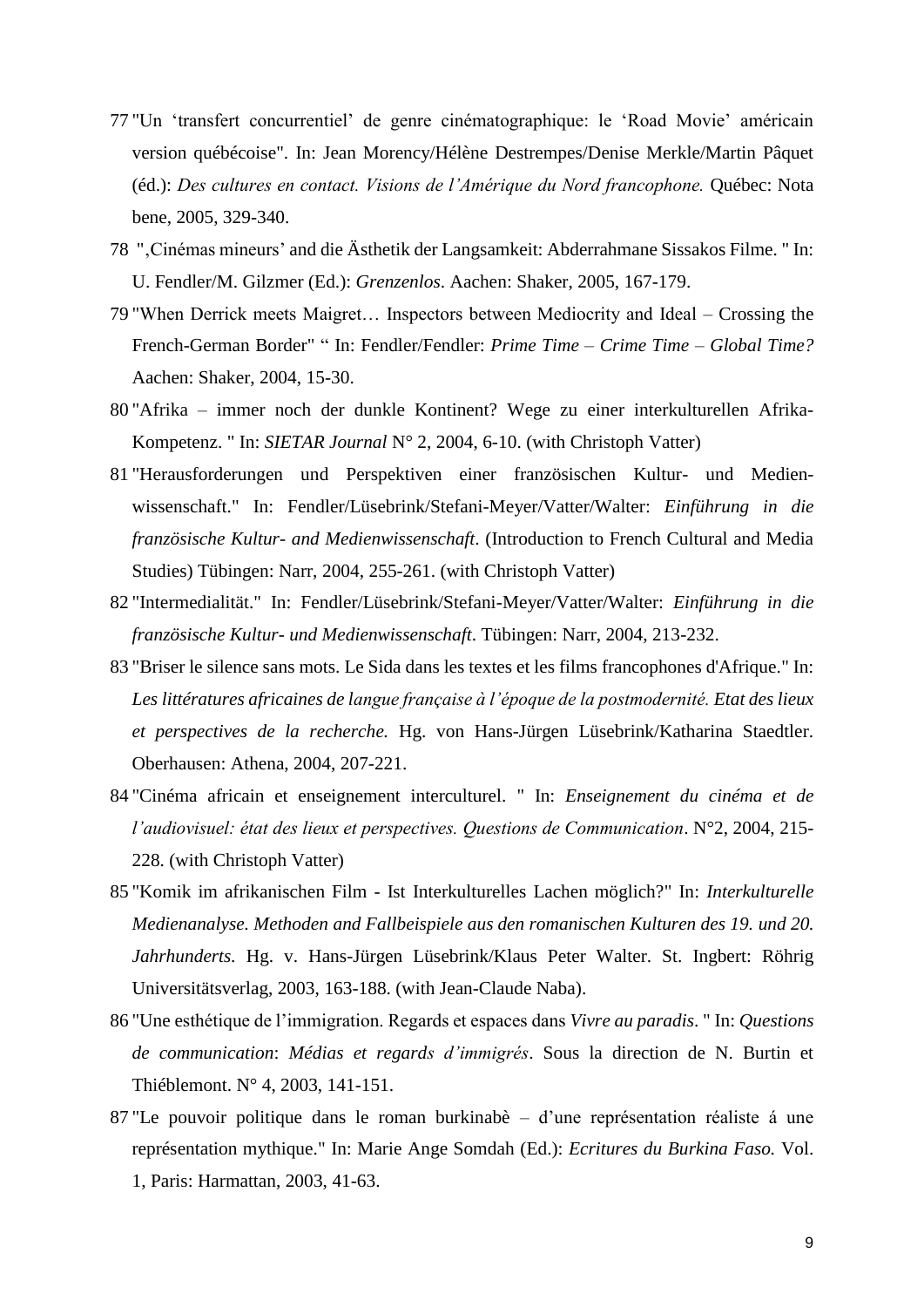- 88 "Fespaco am Puls des afrikanischen Films. Neue Tendenzen im afrikanischen Kino". In: *Unheimliche Ähnlichkeiten. Etranges ressemblances. Jahrbuch des Frankreichzentrums der Universität des Saarlandes* Bd 3/1999-2000. Opladen: Leske + Budrich, 2002, 206-208. (with Christoph Vatter)
- 89 "Créolité et Créolie ou Créoli(t)é deux concepts insulaires ou une théorie commune de la diversité culturelle." In: Robert Dion/Hans-Jürgen Lüsebrink (eds.): *Ecrire en langue étrangère.* Montréal: Nota Bene, 2002, 185-205.
- 90 "Macht und Ohnmacht: Verführung und Gewalt in frankophonen karibischen Romanen". In: Frank Wanning/Anke Wortmann (eds.): *Gefährliche Verbindungen. Verführung und Literatur*. Berlin: Weidler, 2001, 209-220.
- 91 "Maryse Condé: Von den afrikanischen Wurzeln bis zur karibischen Mangrove." In *Französische Literatur der Gegenwart. Ein Autorenlexikon*. Hg. von Petra Metz/Dirk Naguschewski, München: Beck, 2001, 51-54.
- 92 "Patrick Chamoiseau: Vom Mikrokosmos Marktplatz." In *Französische Literatur der Gegenwart. Ein Autorenlexikon*. Hg. von Petra Metz/Dirk Naguschewski, München: Beck, 2001, 43-46.
- 93 "Edouard Glissant: Von zersplitterten Welten zur Utopie von einer Welt." (From split-up Worlds to Utopia of One World) In *Französische Literatur der Gegenwart. Ein Autorenlexikon*. Hg. von Petra Metz/Dirk Naguschewski, München: Beck, 2001, 100-102.
- 94 "Neue Bilderwelten im zeitgenössischen afrikanischen Filmschaffen. Das ,Festival Panafricain du Cinéma de Ouagadougou (03/2001)." In Ute Fendler/Klaus Peter Walter (Ed.): *Sprachwelten – Bilderwelten. Filmschaffen in West- und Nordafrika*. Mainz: Kinzelbach, 2001, 181-198. (with Helmut Schwartz und Christoph Vatter)
- 95 "Serielles Erzählen im westafrikanischen Film: *Wend Kuuni* and *Buud Yam* von Gaston Kaboré." In Ute Fendler/Klaus Peter Walter (Ed.): *Sprachwelten – Bilderwelten. Filmschaffen in West- and Nordafrika*. Mainz: Kinzelbach, 2001, 53-80.
- 96 "'Un attiéké pour Elgass' de Tierno Monénembo une écriture en fugue ou la tresse narrative". In: Papa Samba Diop/Hans-Jürgen Lüsebrink (Ed.): *Littératures et Sociétés Africaines. Regards comparatistes et perspectives interculturelles. Mélanges offerts à János Riesz*. Tübingen: Gunter Narr, 2001, 493-502.
- 97 "Le Sida à l'écran". In: *Neue Romania. Afro-Romania*. N° 23, 2000, 141-156.
- 98 "France and its DOMs the ambivalence of European identity." In Susanne Fendler/Ruth Wittlinger (eds.): *The Idea of Europe in Twentieth Century Literature: National Identity - European Integration*. London: Macmillan, 1999, 101-118.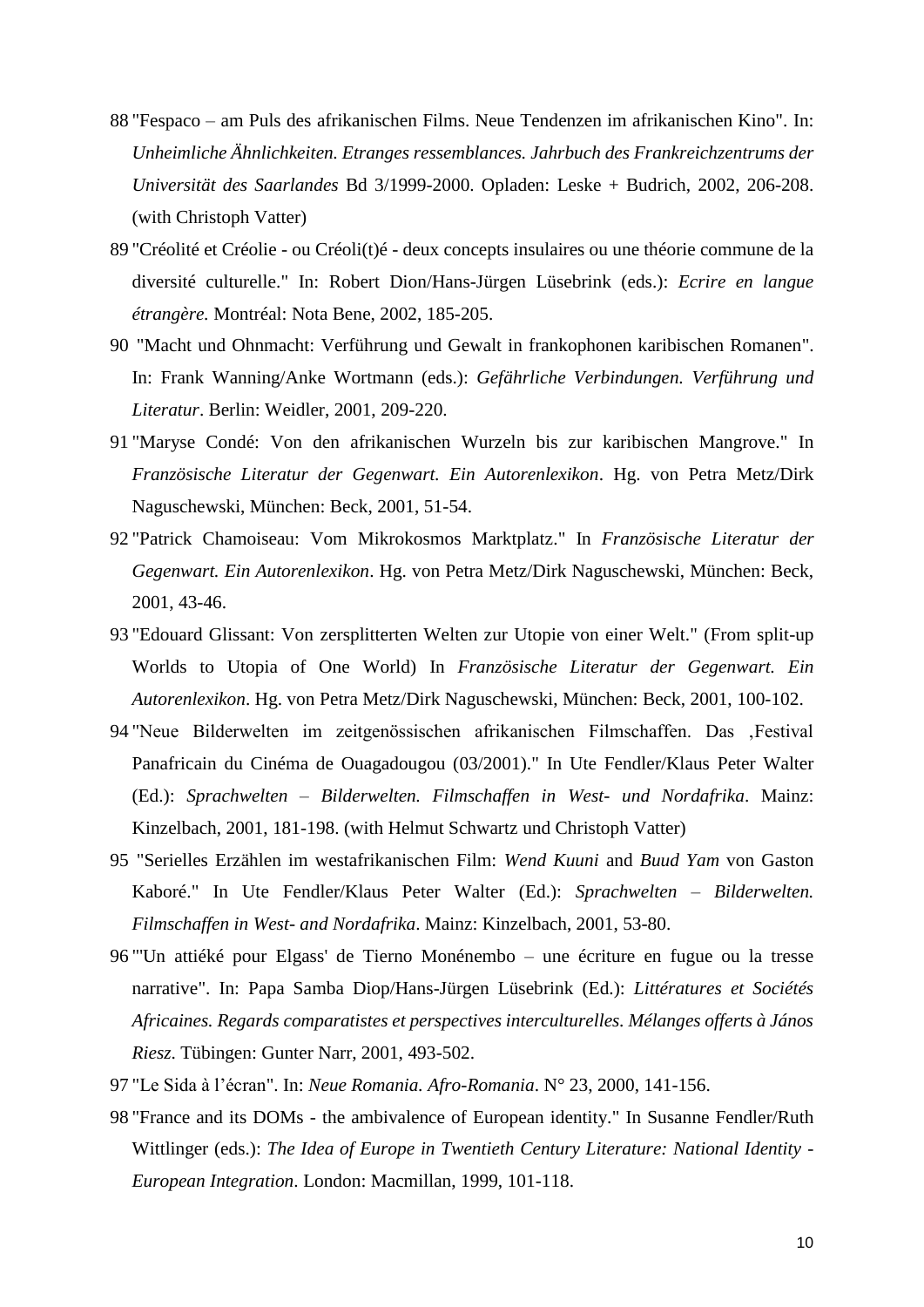- 99 "'Indianité' in der Créolité eine Minderheit in der Minderheit." In *Kulturkontakt und Sprachkonflikt in der Romania*, Ed. Dieter Kattenbusch, Ethnos 50, Wien: Braumüller, 1997, 111-126.
- 100"Maryse Condé." In *Kritisches Lexikon zur fremdsprachigen Gegenwartsliteratur*, 31. Nlg., 1993. (with János Riesz)

# **Espagne/Amérique Latine**

- 1 "Ciro Guerra: poetische Filmmomente aus Kolumbien. In: *Lateinamerikanisches Kino der Gegenwart – Themen, Genres, RegisseurInnen*, ed. by Christian von Tschilschke, Isabel Maurer Queipo and Maribel Cedeño, Tübingen: Stauffenburg Verlag, 2015 (Siegener Forschungen zur romanischen Literatur- und Medienwissenschaft), 303-324.
- 2 "Changing perspectives: the other, the self, the in-between of the Jesuit experience in the 18th century." In [Marc André Bernier,](http://www.amazon.com/s/ref=dp_byline_sr_book_1?ie=UTF8&text=Marc+Andr%C3%A9+Bernier&search-alias=books&field-author=Marc+Andr%C3%A9+Bernier&sort=relevancerank) [Clorinda Donato,](http://www.amazon.com/s/ref=dp_byline_sr_book_2?ie=UTF8&text=Clorinda+Donato&search-alias=books&field-author=Clorinda+Donato&sort=relevancerank) [Hans-Jürgen Lüsebrink:](http://www.amazon.com/s/ref=dp_byline_sr_book_3?ie=UTF8&text=Hans-J%C3%BCrgen+L%C3%BCsebrink&search-alias=books&field-author=Hans-J%C3%BCrgen+L%C3%BCsebrink&sort=relevancerank) *Jesuit Accounts of the Colonial Americas – Textualities, Intellectual Disputes, Intercultural Transfers*. Los Angeles: Clark Library, 2014, 219-242.
- 3 "Neues Kino in Peru, Ecuador und Kolumbien: von Gewalt bis Magie". In: Thomas Koebener & Fabienne Liptay (eds.): *Junges Kino in Lateinamerika*. Edition text + kritik 2010/4 Filmkonzepte 18, München: Richard Boorberg Verlag 2010, 52-64.
- 4 "Argentina y más allá la construcción de una identidad latinoamericana en *El Viaje* de Fernando Solanas." In Sabine Hofmann (ed.): *Más allá de la nación: medios, espacios comunicativos y nuevas comunidades imaginadas*. Edition tranvía, Berlin 2008, 143-157.
- 5 "Un viaje, múltiples perspectivas: América vista por viajeros españoles y franceses en el siglo XVIII." In Walter Bruno Berg/Vittoria Borsò (Ed.): *Unidad y pluralidad de la cultura latinoamericana. Géneros, identidades y medios*. Frankfurt am Main: Iberoamericana/ Vervuert, 2006, 193-211.
- 6 "'Prosa científica' y relaciones de viaje: géneros híbridos como puente en la historia de la literatura hispanoamericana del siglo XVIII". In Andreas Gelz/Christian von Tschilschke: Literatura - Cultura – Media - Lengua: Nuevos planteamientos de la investigación del siglo XVIII en España e Hispanoamérica. Frankfurt: Peter Lang (Reihe "Europäische Aufklärung in Literatur and Sprache" Bd 17), 2005, 277-290.
- 7 "Kolonialisierung als frühe Globalisierung? Hispanoamerika in Reiseberichten des 18. Jahrhunderts." In Teresa Pinheiro/Natascha Ueckmann (eds.): *Globalisierung avant la lettre? Reiseliteratur vom 16. bis zum 21. Jahrhundert*. Bremen: Lit., 2005, 75-90.
- 8 "Memoria colectiva entre escenificación y archivos: El caso del Ecuador." (with Juan Camilo